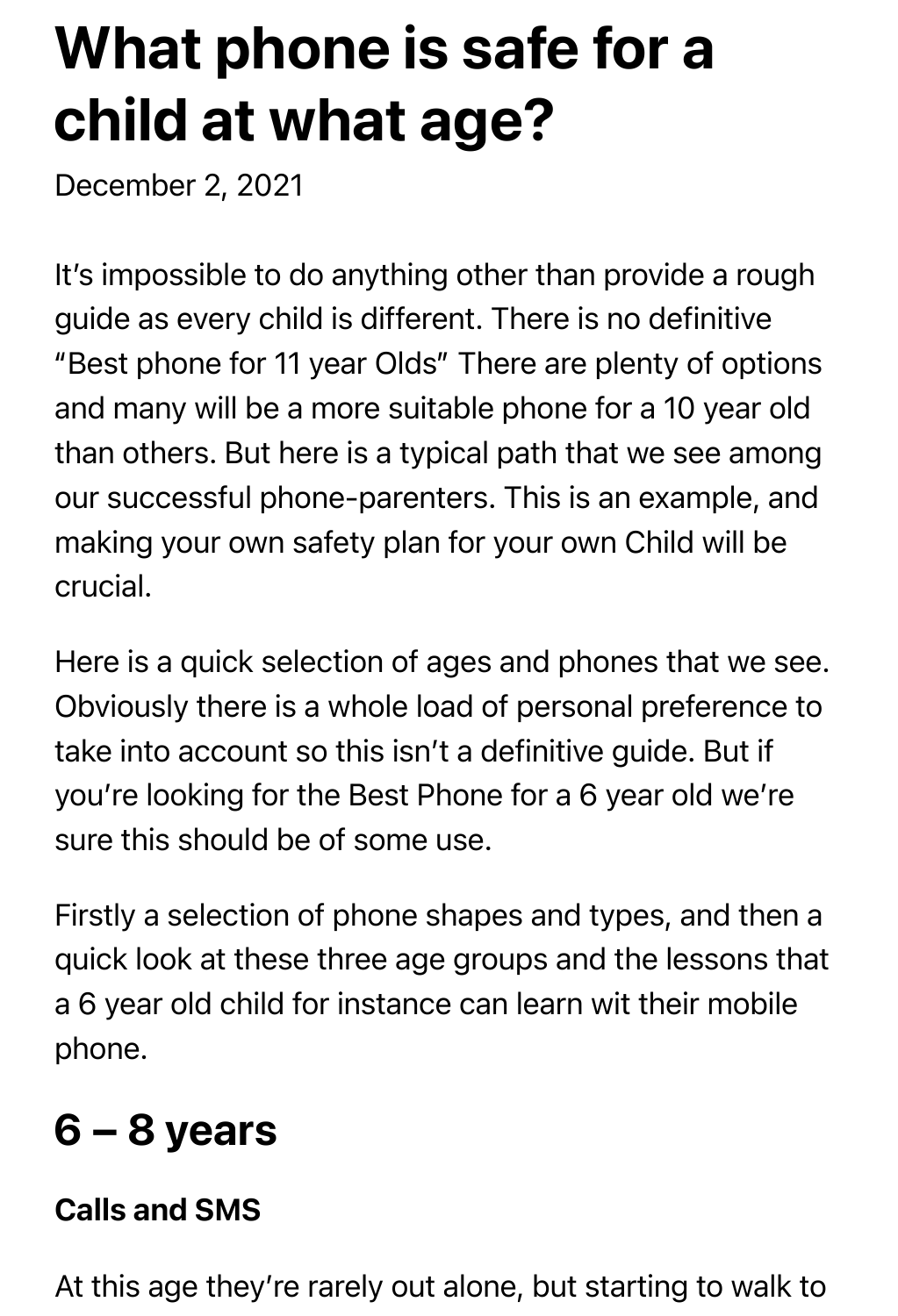and from friends' houses or playing-outside, out of sight.

You need a way for them to feel safe and connected. And it plays Snake!



Nokia 106

## 9-12 years

#### Calls, SMS, Geolocation, email, Map use

Longer periods away from home, walking to and from school and on organised school trips, after School clubs etc. So Location and the ability for more communication is needed.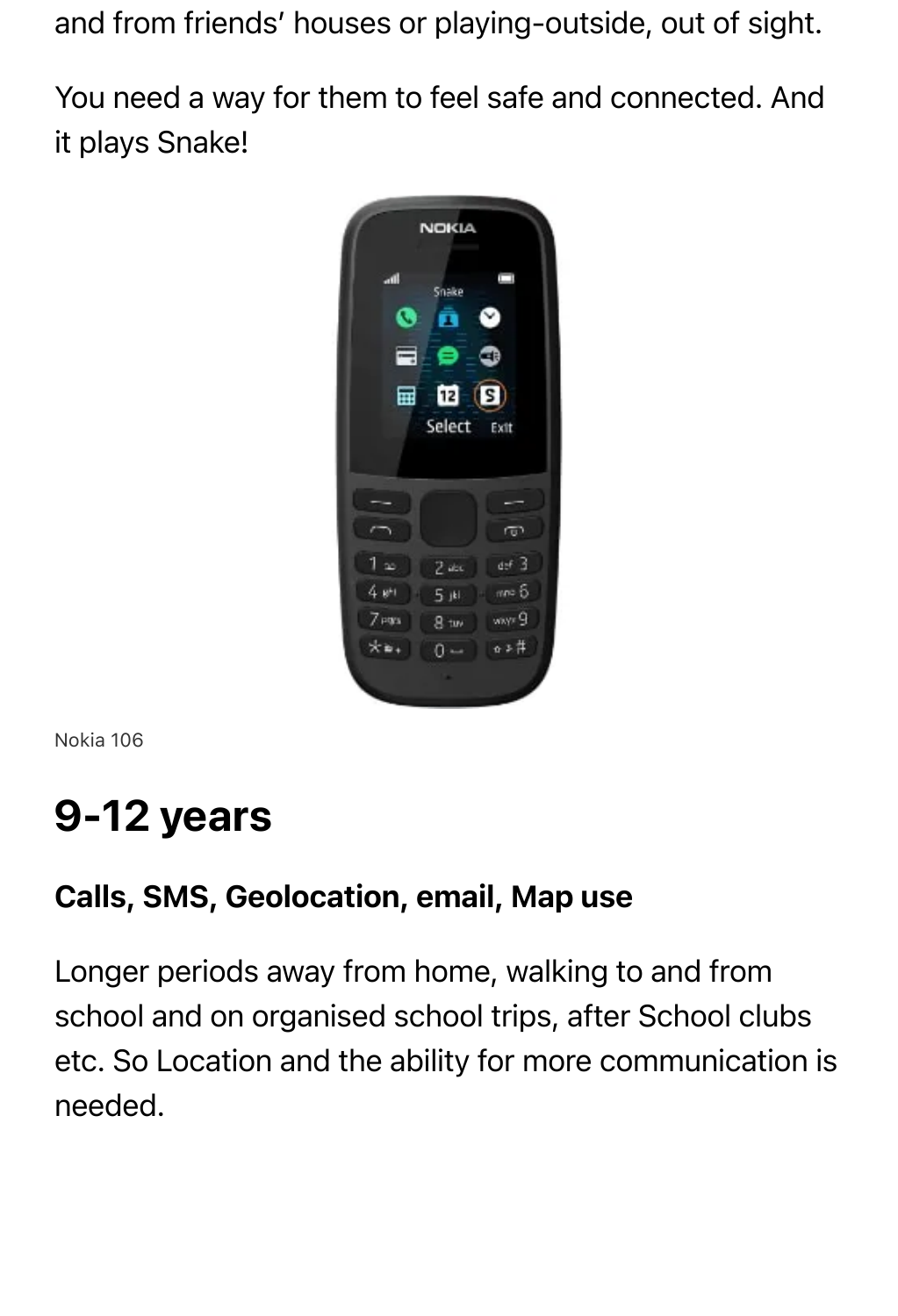

Alcatel 1

## 13+ years

#### Calls, SMS, Geolocation, email, Map use, onlinebanking, research, Online Ticketing, Music and education.

Further away from home, sleepovers and travelling between homes or home and school, longer commuting and the need to have study or entertainment alone for longer periods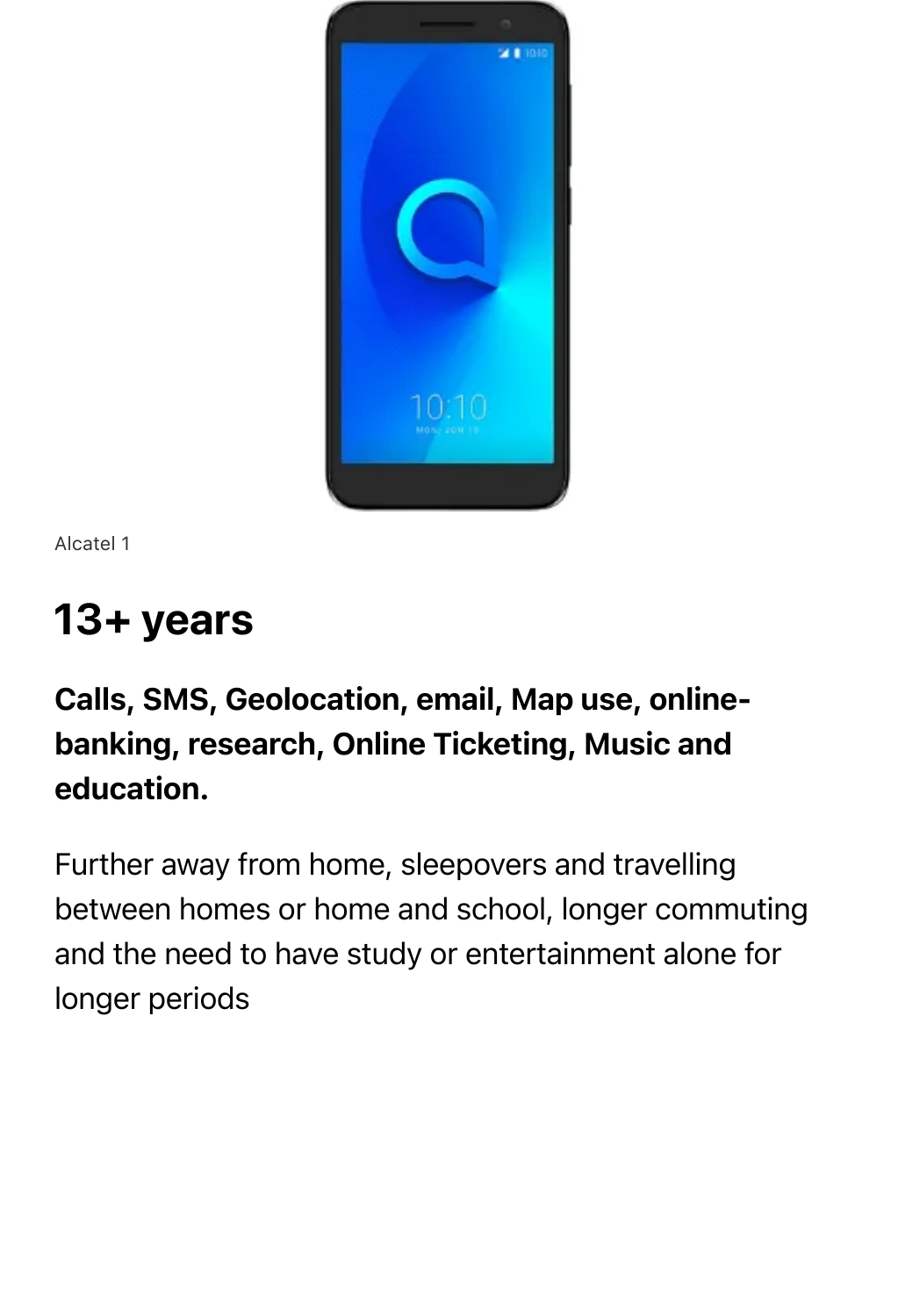

Iphone 8

## Phones for 6 year olds

At ParentShield we supply loads of SIM cards for children in the 6-7 years bracket. At this age they're likely interested in what the phone will do, but, after a bit of playing at sending messages and making a call to Granny or two, it's likely not going to get a huge amount of use, but the lessons that can be learned are numerous.

They need to learn to remember to take their phone with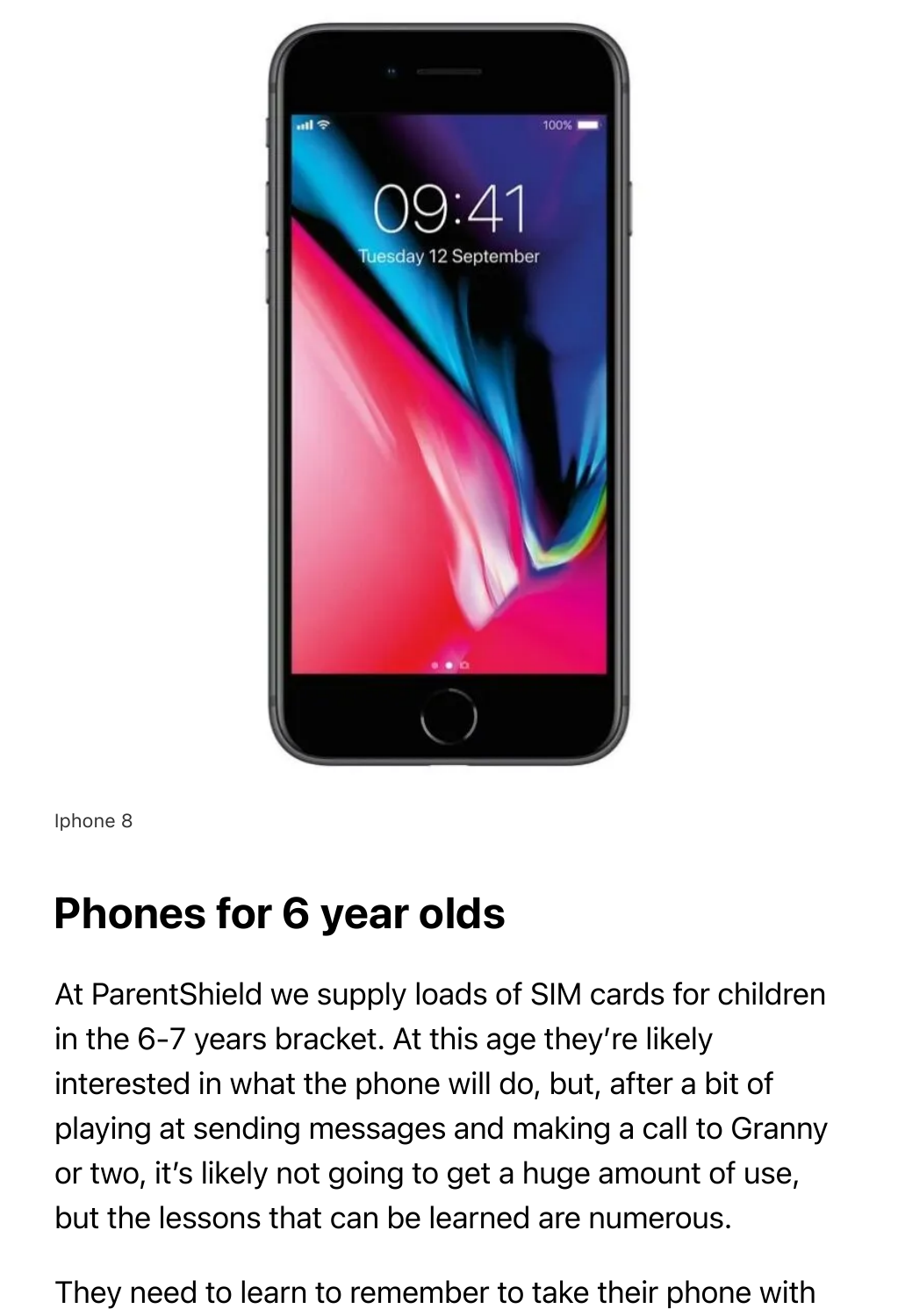them, learn to keep track of where it is, and learn about having conversations remotely. It encourages the use of language as you can't point at something the other party can't see!

## Lessons to learn for a 6 year old mobile phone user:

- Keeping track of their phone  $-$  keeping it safe, finding a location to store and carry it etc.
- Charging and Battery levels how it works, and why it's important to keep a track of levels.
- Signal Strength how and why it varies, and why it matters.
- Texting learning about text lengths, the use of shortcuts, and how message threads work.
- Holding Sensible conversations learning to use descriptive language and the importance of clarity.
- Dialling Numbers and learning about Telephone numbering – why an 07 number is different to an 02 number etc.
- Remembering phone numbers a useful skill, and learning your own phone number is a brilliant life milestone.
- Using an address book and how data are stored and recalled introduces important IT skills.

Obviously it's not unknown for a 6 year old to loose their phone or misplace it for periods of time but this is all part of the learning process. If you had waited until they were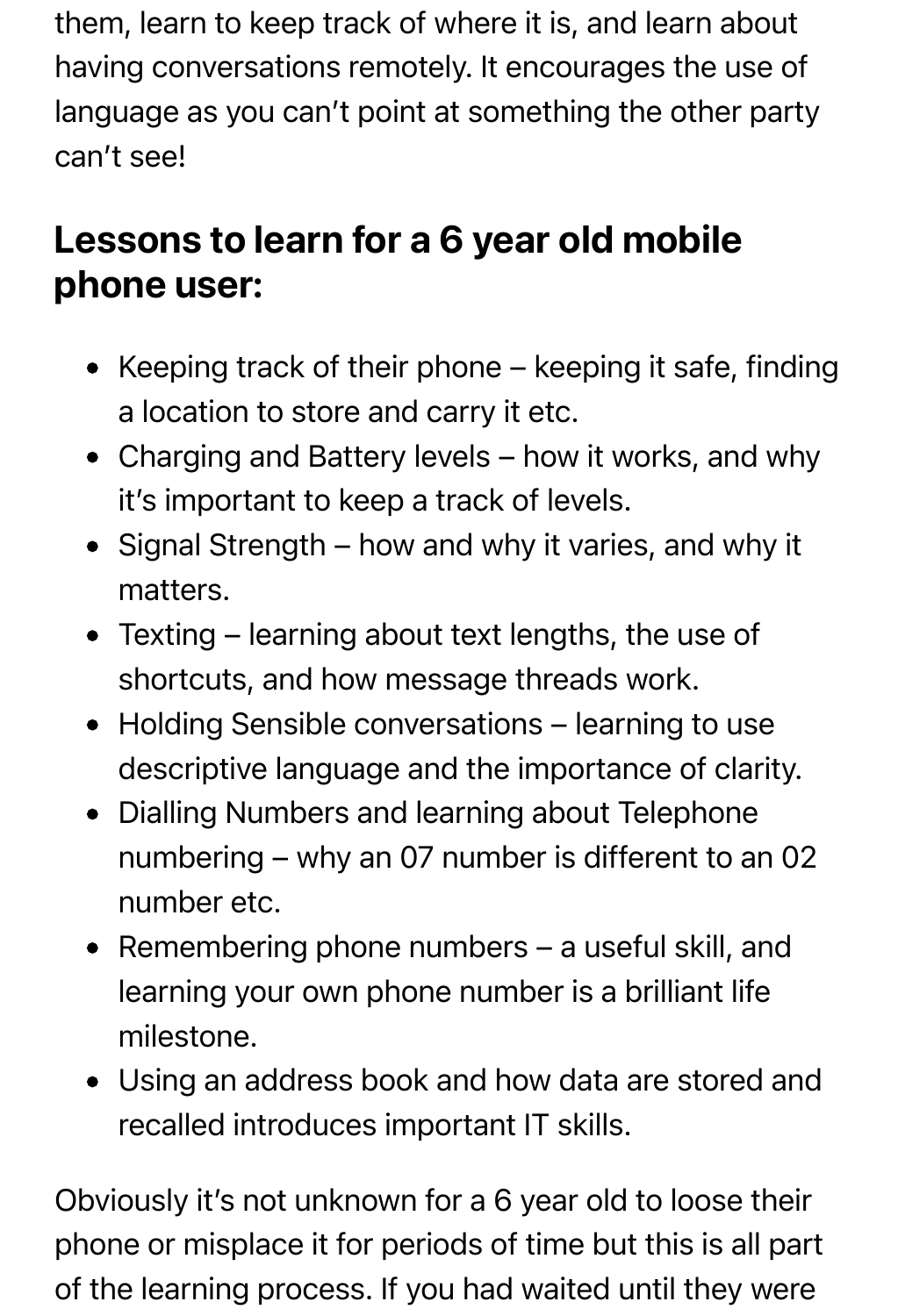14 and presented a £1000 smartphone as a first phone then that lesson would be far more stressful for everyone involved. Much better to lose a £15 basic phone.

At ParentShield we know and expect this to happen, so we have many subscribers happen to be on their 4th or 5th SIM card! Just give us a call, or use the button on the App and we'll swap all the history and phone number onto a new SIM and have it in the post same day.

## Phones for 9 year olds

Phones for 9 year olds start to get a bit different to the basic phones that younger children tend to use. We're into Year 5 at school and there is more interest in phones and the exciting online digital world that they start to hear about. As with the year 3 and Year 4 phone users there are still loads of lessons to learn before they're really safe to upgrade to a full-featured internet device.

A good phone for a 9 year old will start to look and feel like the phone their parents or older siblings have and start to use the same type of user interface. We picked the £35 Alcatel One above, but typically something like that at upwards to £150 would be fairly typical from our experience.

## Handing a phone down

We would really advise against the temptation to hand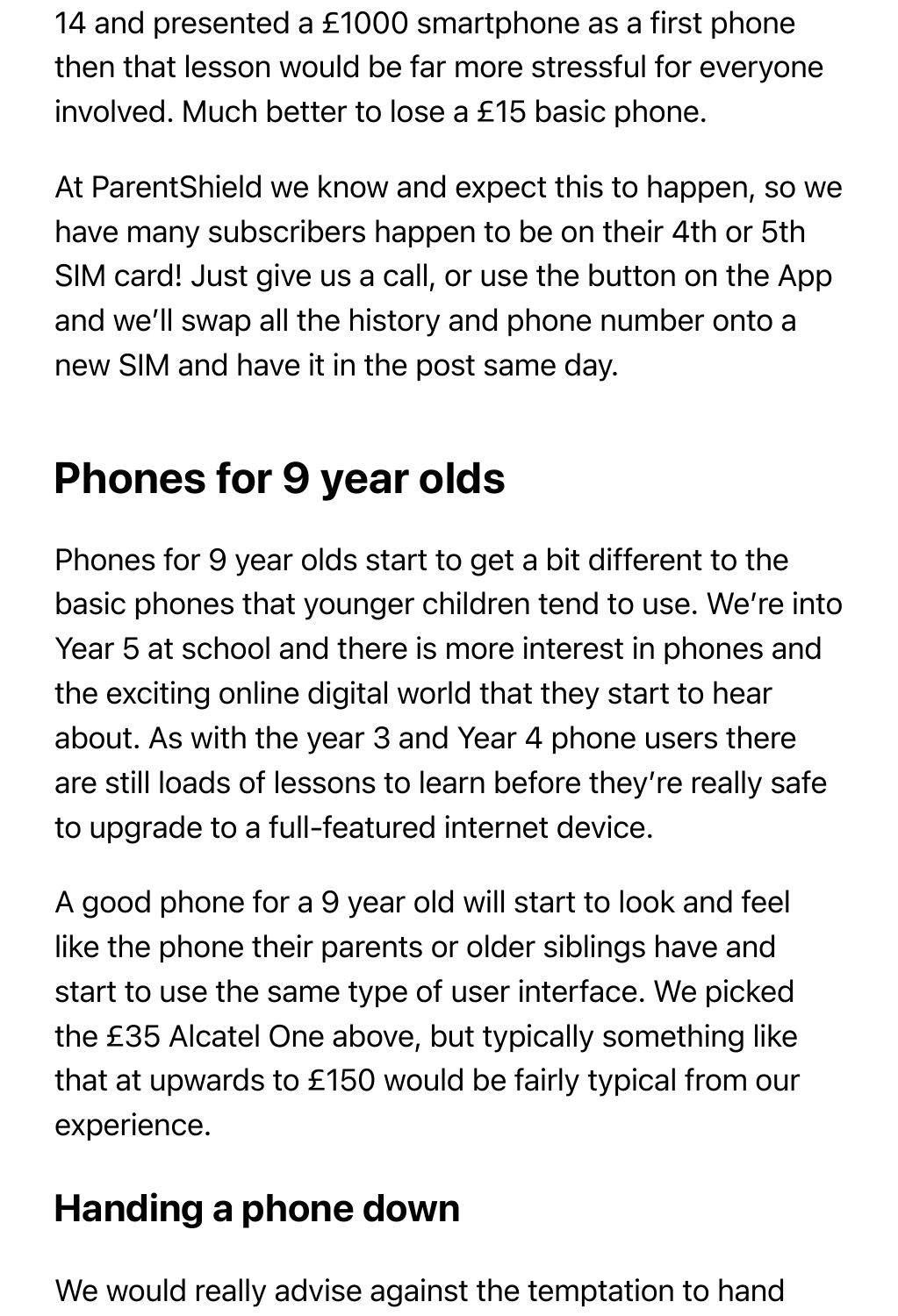down an old phone to a child at this point. It seems like a great idea on the face of it – they get the phone that they want ( Your phone! ) and it feels like it's free and low risk because it's out of contract and won't matter too much if it's lost.

Don't! Sell it on eBay and get a new up-to-date lower end phone.

That old contract phone that you stopped using 3 years ago because it was getting a bit unreliable, and had a battery that was dying far too quickly back then, hasn't aged like fine wine lying there in the dark in that drawer! The chances are the Operating system can no longer be upgraded and popular apps that they may want to use are likely insecure and a risk to everyone.

A new phone – albeit a basic one, will have a battery that will last, and an operating system that's going to ensure the user can make and receive calls when they need to without problems.

#### Lessons to learn for a 9 year old and their Mobile Phone

- Phone hardware Management starting, restarting booting sequence and the difference between apps and phone services.
- App Management Software and how it's downloaded, and installed. How it starts and shuts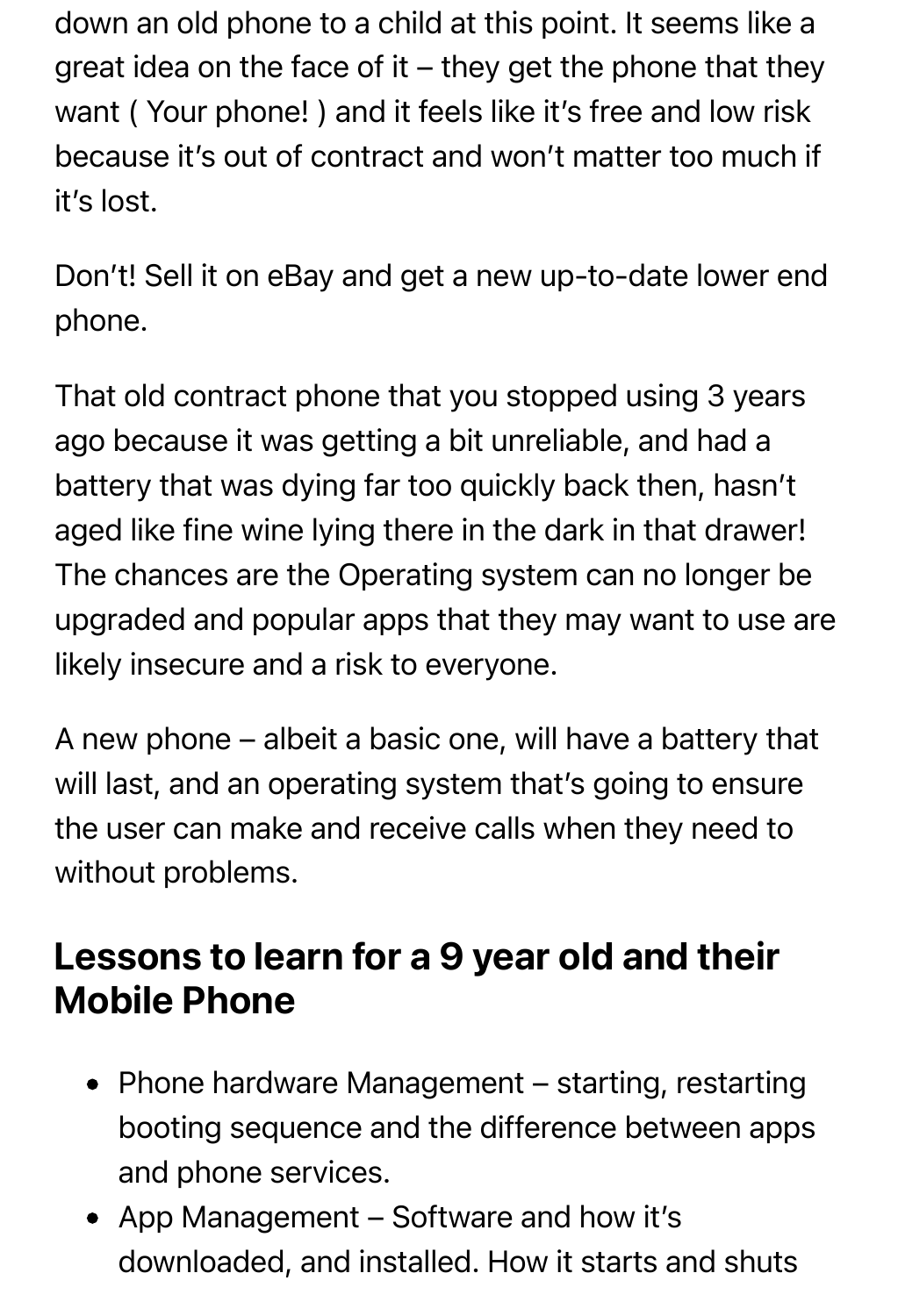down

- Connectivity how Mobile Signals work and propagate and what Wifi and Bluetooth are and how they differ
- Personalisation how to personalise their phone and make it their own
- Security how to choose security methods and apply them appropriately.
- 2 factor use how and why services will need your phone number or email address for verification purposes and why it matters
- Camera use how to take photos sensibly what not to take photos of and why.
- Social media and what it is and how it works what happens to things you post and why it's very important to think very carefully about it.
- Arguing and bullying over remote communications why interpersonal queues are hard to read and why people can struggle.
- Privacy and time management we learn when it's appropriate to use the device and when not. And how to manage screen time.

This is the age bracket where we see the most successful phone parenters doing all the hard work. These are all areas that need to be properly talked about. Waiting until a child is 11 or 12 and then handing a powerful personal computer over and presuming they will instinctively manage it sensibly, will end in disappointment, and worse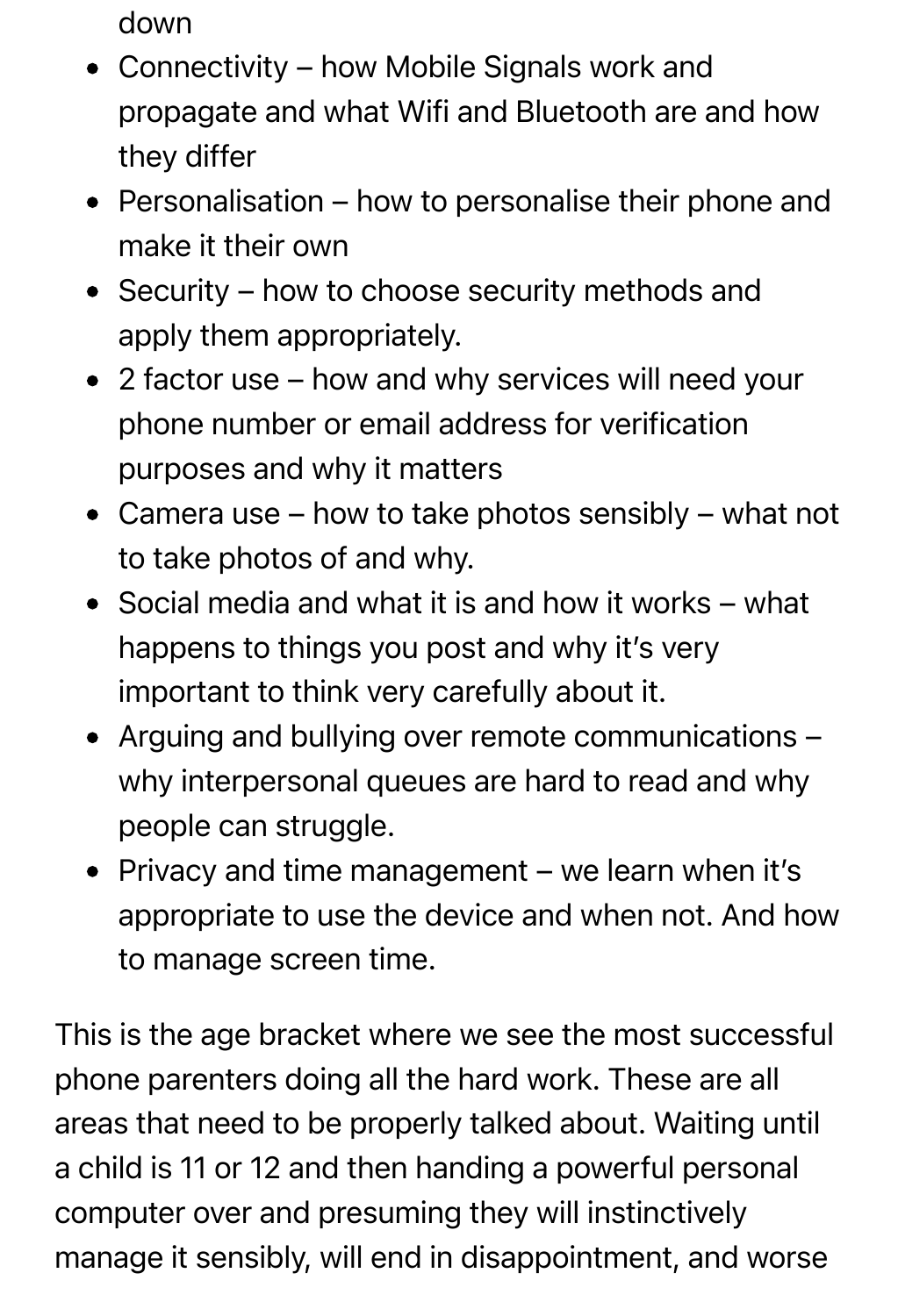still numerous arguments, constant phone confiscations etc.

## Best Phones for 11 year olds

After Christmas, our second largest intake of users is 'back to school', and year 7 usually marks a huge life change for children. They're likely changing school, may be travelling a distance alone or in a group with friends and a useful mobile phone. Communication and location services are important in a way they never were before.

Our pick of the best phones for 11 or 12 year olds would be a modern Android device – anything between £40 and £199. At the upper end of the scale you will find something like a very capable and smart Motorola or Huawei phone that's powerful and a pleasure to use. Towards the lower end of the scale the Alcatel phone pictured above.

Typically in this age bracket the phone user will need some location services, and will need to be learning the final bunch of lessons before graduating to a full-powered phone, lots of data and access to social media platforms.

The problem we often see is among parents who have handed down mobile phones before this age all allowed access to TikTok and Instagram and WhatsApp in the house, and then end up with users who associate their own phone with the ability to take that world into their